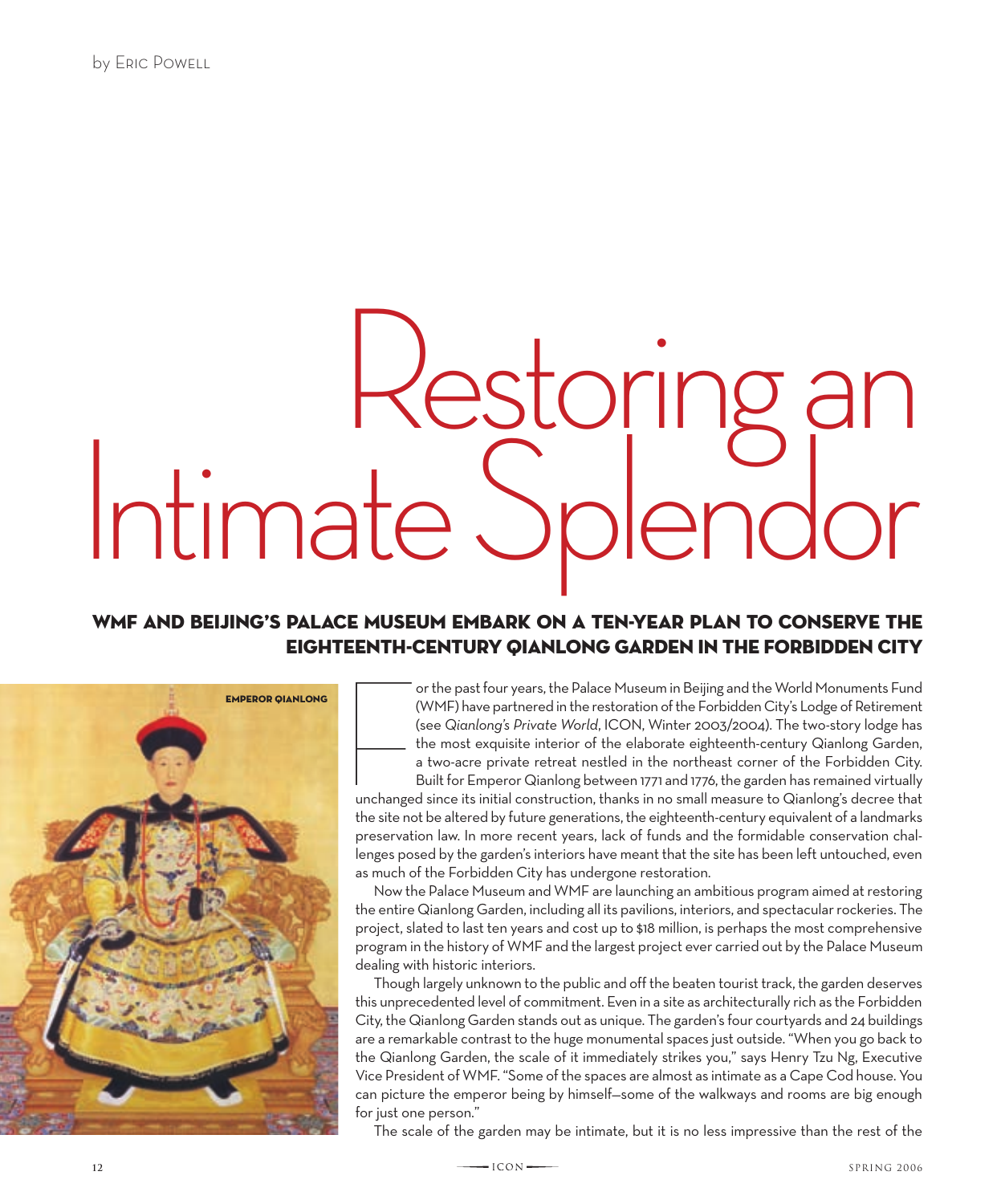**LANGUARD** 

SE O AME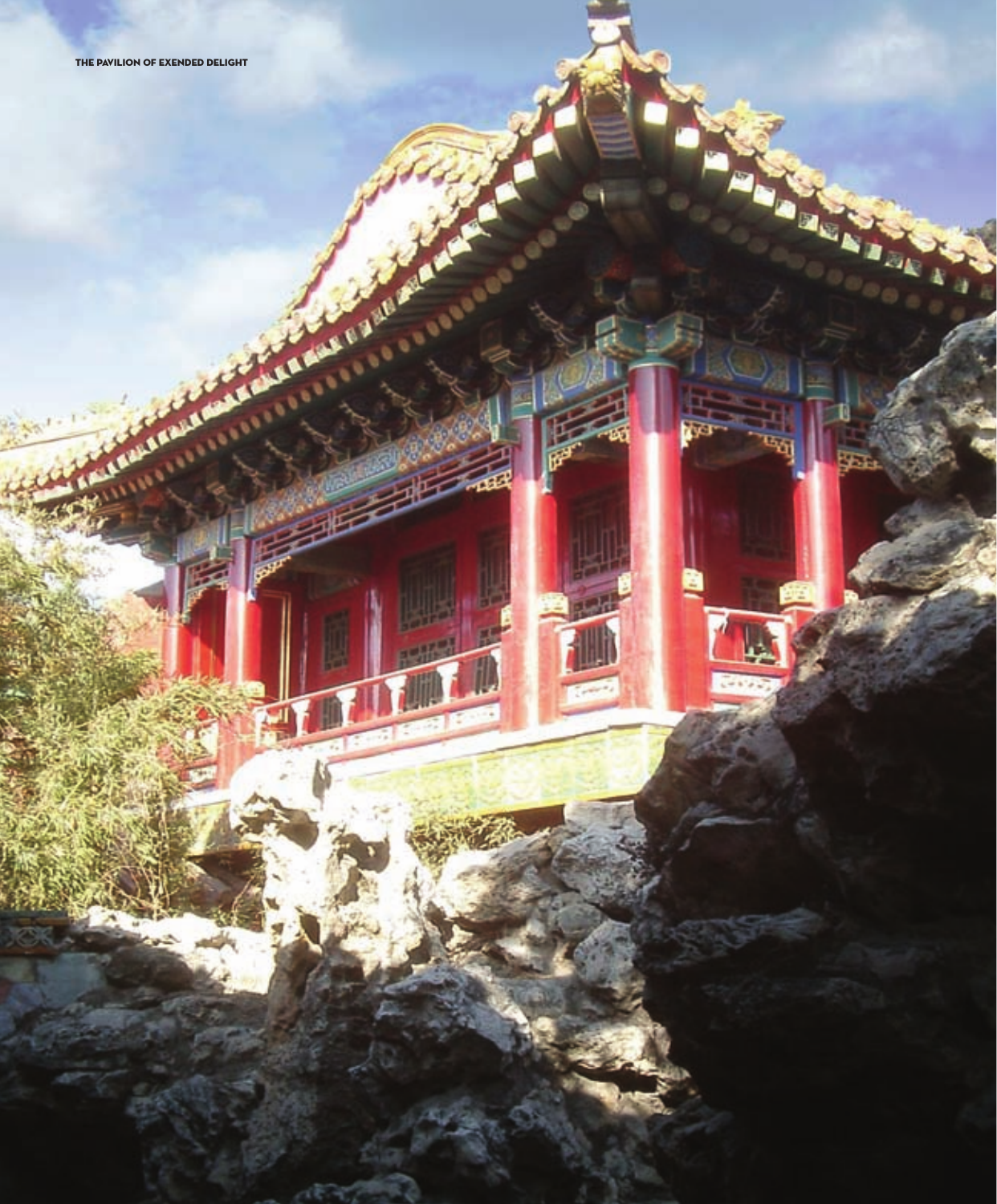

- 1. Lodge of Retirement
- **GATE OF TRUTH AND COMPLIANCE**
- 3. Room of Bamboo Fragrance
- **CHAMBER HEART PARTITION**
- 5. BUILDING OF WISH AND REALITY
- PAVILION OF JADE PURITY
- 7. Pavilion of the Green-Jade Conch Shell
- 8. Building of Cloud light
- 9. Pavilion of Appreciating Lush Scenery
- 10. Pavilion of Lofty Beauty
- 11. Pavilion of Extended Delight
- 12. Pavilion of the Three Friends
- HALL OF FULFILLMENT OF ORIGINAL WISHES
- **EXHIBITION AND TOURIST SERVICES**
- 15. Floral Pendant Gate
- 16. Hall of Glorious Dawn
- 17. Pavilion of Ancient Flowers
- 18. Terrace of Collecting Morning Dew
- 19. Pavilion of Ceremony of Purification
- 20. Cup Floating Stream
- 21. Pavilion of Practicing Inner Restraint
- 22. SQUARE PAVILION
- 23. Pavilion of Picking Fragrances
- 24. Gate of Spreading Happiness

Forbidden City. As the ruler of the world's wealthiest empire at the time, Emperor Qianlong made certain that his artisans used the highest quality materials as they created some of the most elegant spaces at a time widely considered to be the pinnacle of Chinese interior design. Many of the most important elements were made in the southern provinces in the rich Han style, including exotic wood screens with inlays of jade, porcelain, camel bone, and ebony thread. Preceding emperors of the Qing Dynasty emphasized simple interiors in keeping with their nomadic Manchu heritage, but Qianlong embraced the more lavish Han traditions that found their highest expression in southern China. The search for modern-day craftspeople capable of working in this tradition has led to the provinces south of Shanghai (see *In Search of Lost Arts*, ICON, Spring, 2005).

Exquisite attention to detail is also on display in the architectural features of the garden: in both the layout of the buildings and gardens among the four courtyards, and especially the widespread and unusual use of rockery gardens. The third courtyard boasts a particularly fine example of the intricately planned rock gardens. "There are these mountains of rockeries and caves there where you could get lost," says Ng. "When you walk in them it's hard to imagine that you're still in the Forbidden City, that you're still in Beijing. You could be on a mountainside in southern China."

Restoration efforts at the Qianlong Garden are being shaped by a masterplan developed by WMF consultant Liu Chang of Tsinghua University and Wang Shiwei, Deputy Director and Senior Engineer of the Historical Architecture Department of the Palace Museum. Their comprehensive review of the garden begun in 2004 was the first thorough documentation of the site, and together with a Geographical Informations System (GIS) survey of the garden, will guide the effort, which is

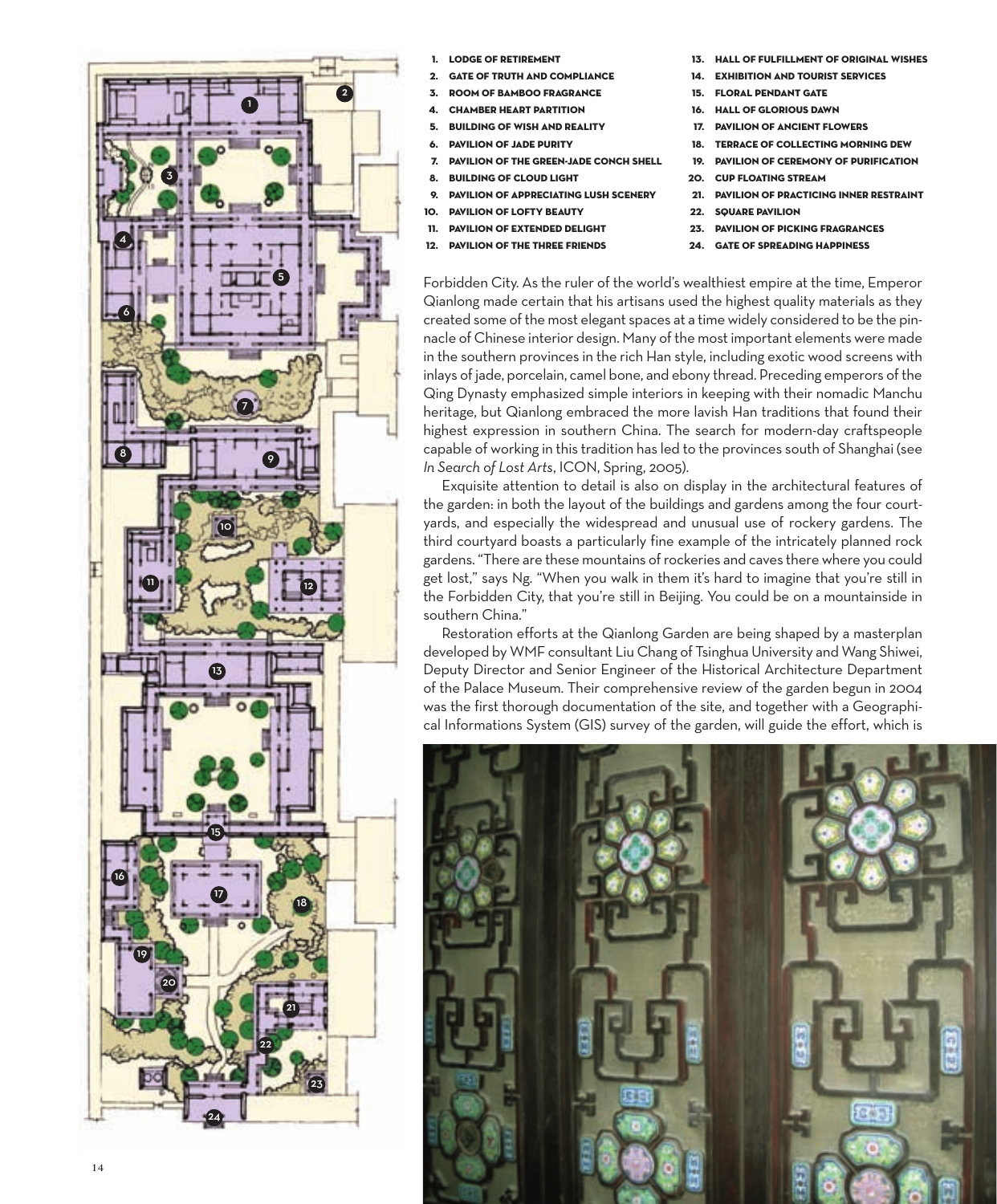

divided into four phases, with each phase focusing on one courtyard. Restoration of the architectural and physical integrity of the garden, its buildings, interiors, garden rockeries, and plantings, will go hand in hand with an effort to modernize its infrastructure. And while most of the buildings are sound, some of the sumptuous interiors will require a good deal of work. Time is of the essence, however, as some of the most elaborate features, including bamboo marquetry, white jade cartouches, and doublesided embroidered silk, continue to disintegrate.

The project will begin with work on the fourth courtyard, where the Lodge of Retirement is situated, and will last from 2007 to 2010. The courtyard was designed in the style of the Jianfu Garden, Qianlong's favorite in the Forbidden City, and one which he commissioned early in his reign. In the center of the courtyard is the pyamidal-roofed *Fu'wang'ge*, the Building of Wish and Reality, the single largest structure in the Qianlong Garden. The three-story building has spacious and elaborate interiors, but it is quite derelict, and the budget for restoring it accounts for about 20 percent of the entire project.

The restoration of the third courtyard, the second phase of the project, will begin once work on the fourth is finished, and is scheduled to last until 2013. Its compact rockeries are the most remarkable in the Qianlong Garden, and are overlooked by *Songxiu Ting*, the Pavilion of Lofty Beauty, which sits atop a hill that overlooks the entire courtyard and is linked to other buildings by caves, stone steps, and verandas. *San'you'xuan*, the Pavilion of Three Friends, is particularly elegant, and is outfitted

above: a view of the fourth courtyard from the lodge of retirement. opposite page: delicately painted porcelain medallions adorn the walls of the pavilion of extended delight.

WMF.ORG 15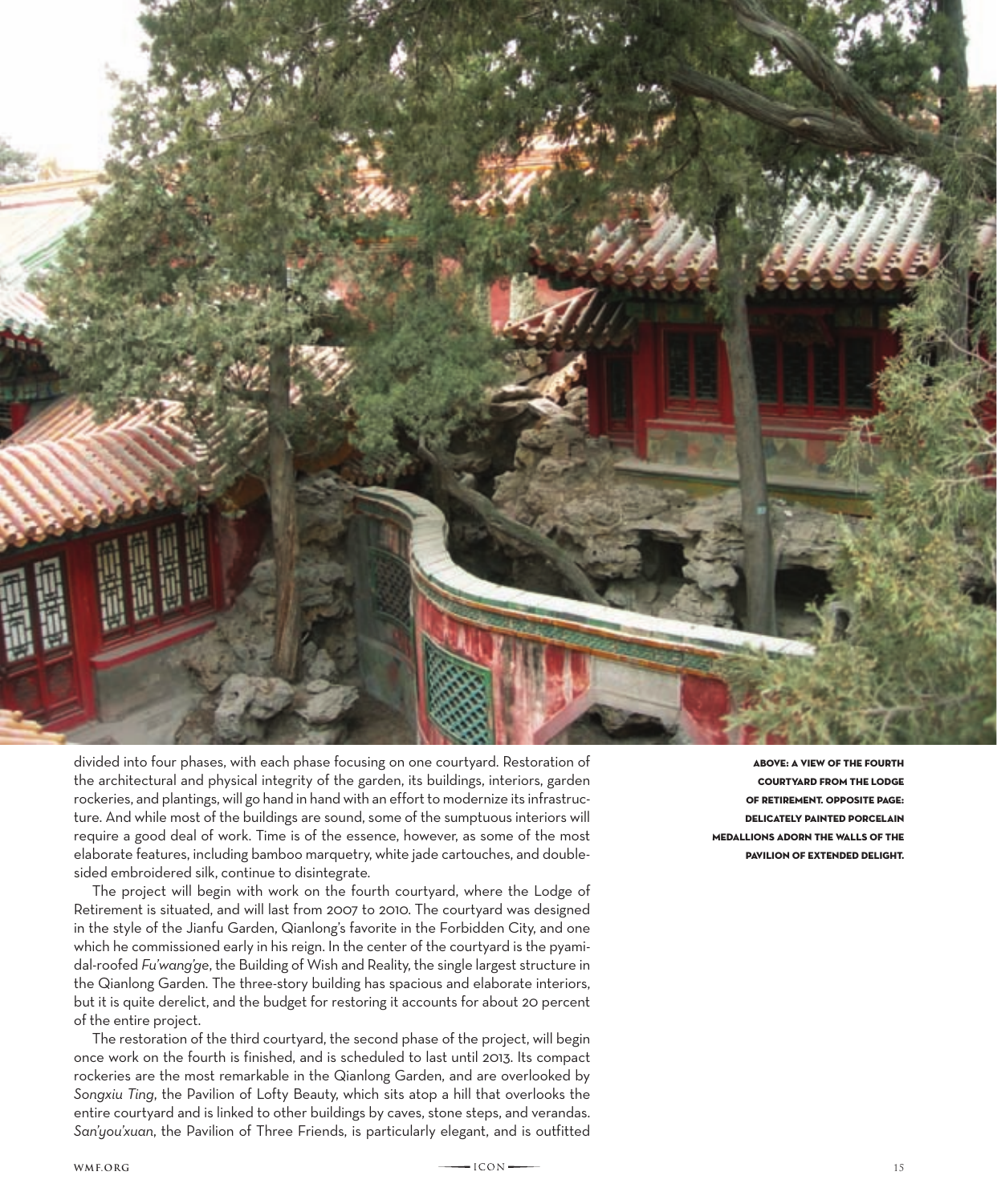with screens and furniture adorned with pine, bamboo, and plum blossom motifs, all metaphors for the virtues of friendship.

The second and first courtyards will be restored during the third and final phases of the project, which will last between 2014 and 2016. The second courtyard was designed in a plain, residential style, decorated by small rockery works. The main hall of the courtyard, *Sui'chu'tang*, the Hall of Fulfilment of Original Wishes, represents Qianlong's well-known pledge to retire after a 60-year reign to honor his much-beloved grandfather Kang'xi, China's longest-reigning monarch.

The garden's elaborate first courtyard is entered by a gate where a rockery work ingeniously screens the interior. A small winding path leads to the main pavilion, *Gu'hua'xuan*, the Pavilion of Ancient Flowers, named after a 300+-year-old Chinese catalpa tree around which the courtyard was designed. To the southwest, facing the courtyard's rockeries, is *Xishangting*, the Pavilion of the Floating Cup, which features a mini canal where wine cups once floated on flowing water. The canal also bore the poems the emperor's guests wrote, such as that as recorded in the famous ancient calligrapher Wang Zizhi's masterpiece *Lan'ting'xu*, or *Prelude for the poem Pavilion of Cymbidium*.

All four phases of the project will bring experts from abroad to the garden to help in the restoration, and perhaps just as important, to provide training and technical assistance. Visiting conservators, architects, and craftsmen will help turn the Qianlong

a wall-size mural in the pavilion of Jade Purity depicts family life in the royal court